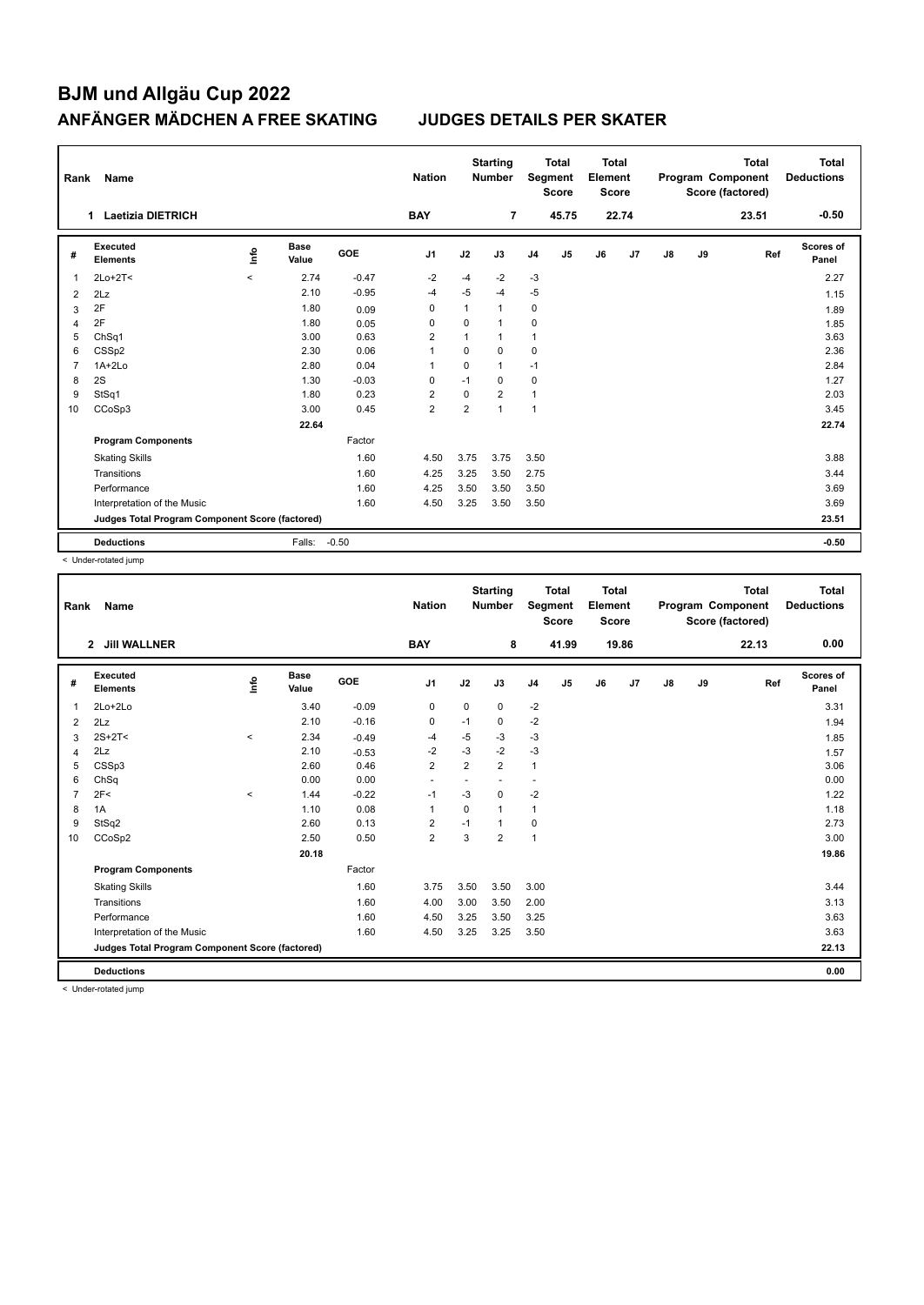**Program Components** 

< Under-rotated jump

 **19.04 19.05 18.05** 

| Rank           | Name                                            |       |                      |         | <b>Nation</b>        |                | <b>Starting</b><br><b>Number</b> |                         | <b>Total</b><br>Segment<br><b>Score</b> | <b>Total</b><br>Element<br><b>Score</b> |       |    |    | <b>Total</b><br>Program Component<br>Score (factored) | <b>Total</b><br><b>Deductions</b> |
|----------------|-------------------------------------------------|-------|----------------------|---------|----------------------|----------------|----------------------------------|-------------------------|-----------------------------------------|-----------------------------------------|-------|----|----|-------------------------------------------------------|-----------------------------------|
|                | 3 Mo NI                                         |       |                      |         | <b>BAY</b>           |                | 3                                |                         | 40.98                                   |                                         | 21.38 |    |    | 20.60                                                 | $-1.00$                           |
| #              | Executed<br><b>Elements</b>                     | lnfo  | <b>Base</b><br>Value | GOE     | J <sub>1</sub>       | J2             | J3                               | J <sub>4</sub>          | J <sub>5</sub>                          | J6                                      | J7    | J8 | J9 | Ref                                                   | Scores of<br>Panel                |
| $\mathbf{1}$   | $1A+2T$                                         |       | 2.40                 | 0.10    | 0                    | $\mathbf{1}$   | $\mathbf{1}$                     | 1                       |                                         |                                         |       |    |    |                                                       | 2.50                              |
| $\overline{2}$ | 2Lz                                             |       | 2.10                 | $-1.05$ | $-5$                 | $-5$           | $-5$                             | $-5$                    |                                         |                                         |       |    |    |                                                       | 1.05                              |
| 3              | 2F                                              |       | 1.80                 | $-0.90$ | $-5$                 | $-5$           | $-5$                             | $-5$                    |                                         |                                         |       |    |    |                                                       | 0.90                              |
| $\overline{4}$ | CCoSp3                                          |       | 3.00                 | 0.53    | $\overline{2}$       | $\mathbf{1}$   | $\overline{2}$                   | $\overline{2}$          |                                         |                                         |       |    |    |                                                       | 3.53                              |
| 5              | ChSq1                                           |       | 3.00                 | 0.63    | $\overline{2}$       | $\mathbf{1}$   | $\mathbf{1}$                     | $\mathbf{1}$            |                                         |                                         |       |    |    |                                                       | 3.63                              |
| 6              | 2Lo                                             |       | 1.70                 | 0.00    | $\mathbf 0$          | $\mathbf 0$    | $\mathbf 0$                      | $\mathbf 0$             |                                         |                                         |       |    |    |                                                       | 1.70                              |
| $\overline{7}$ | 2Lz                                             |       | 2.10                 | $-0.05$ | 0                    | $-1$           | $\mathbf 0$                      | 0                       |                                         |                                         |       |    |    |                                                       | 2.05                              |
| 8              | StSq1                                           |       | 1.80                 | 0.09    | $\mathbf 0$          | $\Omega$       | $\overline{1}$                   | $\mathbf{1}$            |                                         |                                         |       |    |    |                                                       | 1.89                              |
| 9              | 2T                                              |       | 1.30                 | $-0.03$ | $\mathbf 0$          | $-1$           | $\mathbf 0$                      | $\mathbf 0$             |                                         |                                         |       |    |    |                                                       | 1.27                              |
| 10             | CSSp3                                           |       | 2.60                 | 0.26    | $\mathbf{1}$         | $\mathbf{1}$   | $\Omega$                         | $\overline{2}$          |                                         |                                         |       |    |    |                                                       | 2.86                              |
|                |                                                 |       | 21.80                |         |                      |                |                                  |                         |                                         |                                         |       |    |    |                                                       | 21.38                             |
|                | <b>Program Components</b>                       |       |                      | Factor  |                      |                |                                  |                         |                                         |                                         |       |    |    |                                                       |                                   |
|                | <b>Skating Skills</b>                           |       |                      | 1.60    | 3.75                 | 3.50           | 3.25                             | 3.25                    |                                         |                                         |       |    |    |                                                       | 3.44                              |
|                | Transitions                                     |       |                      | 1.60    | 3.75                 | 2.75           | 3.25                             | 2.50                    |                                         |                                         |       |    |    |                                                       | 3.06                              |
|                | Performance                                     |       |                      | 1.60    | 3.50                 | 3.00           | 3.25                             | 2.50                    |                                         |                                         |       |    |    |                                                       | 3.06                              |
|                | Interpretation of the Music                     |       |                      | 1.60    | 3.75                 | 3.25           | 3.25                             | 3.00                    |                                         |                                         |       |    |    |                                                       | 3.31                              |
|                | Judges Total Program Component Score (factored) |       |                      |         |                      |                |                                  |                         |                                         |                                         |       |    |    |                                                       | 20.60                             |
|                |                                                 |       |                      |         |                      |                |                                  |                         |                                         |                                         |       |    |    |                                                       |                                   |
|                | <b>Deductions</b>                               |       | Falls: -1.00         |         |                      |                |                                  |                         |                                         |                                         |       |    |    |                                                       | $-1.00$                           |
| Rank           | Name                                            |       |                      |         | <b>Nation</b>        |                | <b>Starting</b><br>Number        |                         | <b>Total</b><br>Segment                 | <b>Total</b><br>Element                 |       |    |    | <b>Total</b><br>Program Component                     | <b>Total</b><br><b>Deductions</b> |
|                |                                                 |       |                      |         |                      |                |                                  |                         | <b>Score</b>                            | <b>Score</b>                            |       |    |    | Score (factored)                                      |                                   |
|                | 4 Weixiao TANG                                  |       |                      |         | <b>BAY</b>           |                | 5                                |                         | 39.05                                   |                                         | 18.05 |    |    | 21.50                                                 | $-0.50$                           |
| #              | Executed<br><b>Elements</b>                     | lnfo  | <b>Base</b><br>Value | GOE     | J1                   | J2             | J3                               | J4                      | J5                                      | J6                                      | J7    | J8 | J9 | Ref                                                   | Scores of<br>Panel                |
|                |                                                 |       |                      |         |                      |                |                                  |                         |                                         |                                         |       |    |    |                                                       |                                   |
| $\mathbf{1}$   | 2F                                              |       | 1.80                 | $-0.90$ | $-5$                 | $-5$           | $-5$                             | $-5$                    |                                         |                                         |       |    |    |                                                       | 0.90                              |
| $\overline{2}$ | ChSq1                                           |       | 3.00                 | 1.00    | 3                    | $\overline{2}$ | $\mathbf{1}$                     | $\overline{\mathbf{c}}$ |                                         |                                         |       |    |    |                                                       | 4.00                              |
| 3              | 2T<                                             | $\,<$ | 1.04                 | $-0.37$ | $-4$                 | $-4$           | $-3$                             | $-3$                    |                                         |                                         |       |    |    |                                                       | 0.67                              |
| $\overline{4}$ | 2Lo<                                            | $\,<$ | 1.36                 | $-0.47$ | $-4$                 | $-4$           | $-2$                             | $-4$                    |                                         |                                         |       |    |    |                                                       | 0.89                              |
| 5              | CSS <sub>p2</sub>                               |       | 2.30                 | 0.00    | $\mathbf 0$          | $\mathbf{1}$   | $-1$                             | $\mathbf 0$             |                                         |                                         |       |    |    |                                                       | 2.30                              |
| 6              | $1A+2T2$                                        | $\,<$ | 2.14                 | $-0.39$ | $-4$                 | $-4$           | $-3$                             | $-3$                    |                                         |                                         |       |    |    |                                                       | 1.75                              |
| $\overline{7}$ | 2S                                              |       | 1.30                 | $-0.07$ | $\mathbf 0$          | $\mathbf 0$    | $\mathbf 0$                      | $-2$                    |                                         |                                         |       |    |    |                                                       | 1.23                              |
| 8              | StSqB                                           |       | 1.50                 | 0.08    | 1                    | 0<br>$-2$      | $\mathbf 0$<br>$-1$              | $\mathbf{1}$<br>$-2$    |                                         |                                         |       |    |    |                                                       | 1.58                              |
| 9              | $1A+1Lo$                                        |       | 1.60                 | $-0.17$ | $-1$<br>$\mathbf{1}$ | $\mathbf{1}$   | $\mathbf{1}$                     | $\mathbf{1}$            |                                         |                                         |       |    |    |                                                       | 1.43                              |
| 10             | CCoSp3                                          |       | 3.00                 | 0.30    |                      |                |                                  |                         |                                         |                                         |       |    |    |                                                       | 3.30                              |

Skating Skills 3.50 3.50 3.00 3.00 1.60 3.25

Transitions 1.60 4.00 3.00 3.00 3.00 3.25 Performance 1.60 4.00 3.50 3.00 3.25 3.44 Interpretation of the Music 2.50 3.50 3.50 4.25 3.25 3.00 3.50 3.50 3.50 3.50

**Deductions** Falls: -0.50 **-0.50 Judges Total Program Component Score (factored) 21.50**

Factor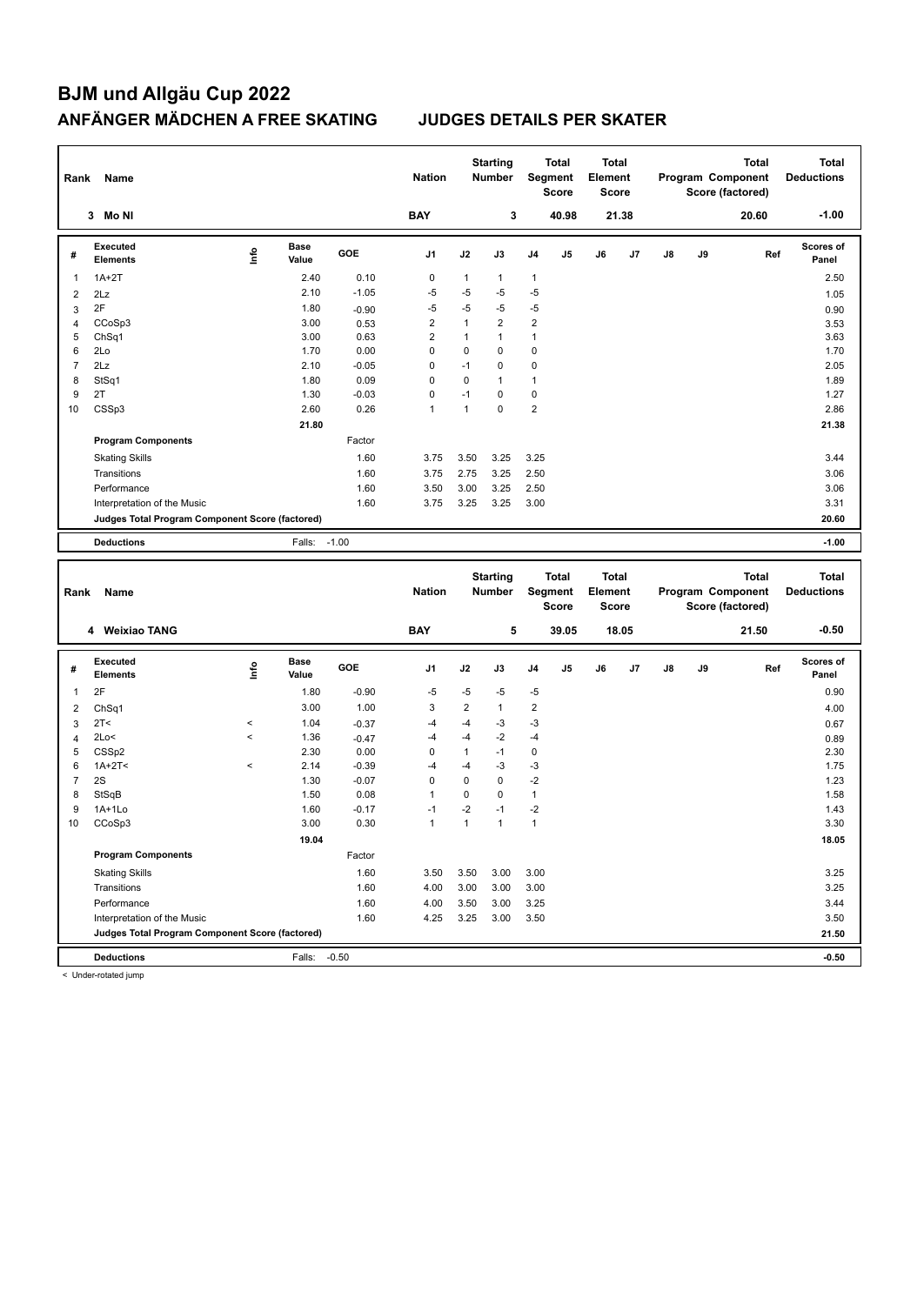**Deductions 0.00 Judges Total Program Component Score (factored) 22.00**

<< Downgraded jump